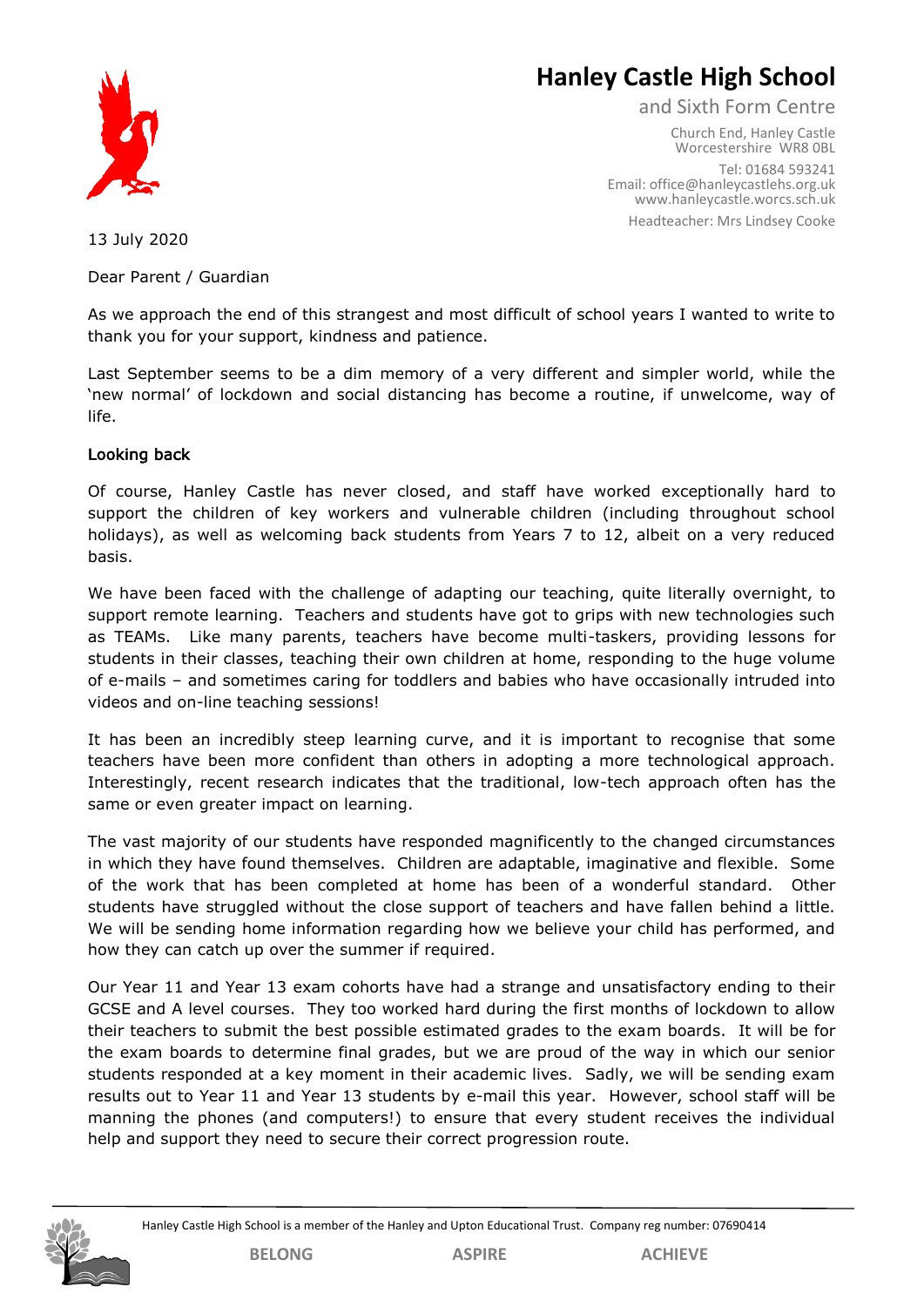# Looking forward – plans for September

As a school, we share the Government's aspiration to welcome back all students on a full-time basis in September.

We have drawn up detailed plans which, if the situation remains stable, will allow this to happen with the minimum of risk. The overriding priority is to keep all members of the school community safe. This will necessitate a number of changes to the way in which we normally operate.

I attach a separate document which sets out the detail of these changes, but I think that it is worth highlighting a number of key measures:

- All students will belong to a bubble consisting of the students with whom they share a tutor group and their lessons. On average, this will give a bubble of around 100 students (the Government maximum is 240).
- There will, however, be times when students will come into contact with students from outside their bubble – on the journey to and from school, at break and lunch time and on the corridors between lessons.
- If these contacts take place in an enclosed space, for example on our narrow corridors, students will be required to wear masks.
- Every student will therefore need to bring to school every day their own personal supply of hand sanitiser, a mask and a plastic bag in which to store the mask.
- Students will be taught the 'SMS Protocol' Sanitise / Mask / Sanitise. This protocol will ensure that they put on and take off their masks safely (a mask can only be effective if it is used and stored correctly).
- School buses are another enclosed space where students will come into contact with students from outside their bubble. Masks are mandatory on public buses but we strongly advise their use on school coaches also.

Obviously, hand sanitising and wearing masks for travel and as part of the school day will be a major change, but we hope that it will rapidly become second nature. A guidance video is under production and will be shared with parents and students in due course.

The SMS Protocol is just one of a whole host of new hygiene measures designed to protect the school community. There will, of course, be other changes. It will no longer be possible to hold face-to-face parents' evenings or parent information evenings. We are looking at using technology to ensure that the important personal contact with parents is not lost, as well as more frequent on-line reporting to ensure that parents remain well-informed about their children's progress.

Celebrating the success of our wonderful students will also look different this year. The necessity to continue social distancing will mean that we cannot hold the annual 'Celebration of Achievement' evening in September in the traditional way. Work is already well underway to ensure that our hardest working students receive the recognition and rewards they so thoroughly deserve.

Parents will also have seen the Government's announcement about its new catch-up programme. This is targeted predominantly at disadvantaged students, and full details will follow in the new academic year.

As you will see from the attached document, our plans are well advanced for every possible scenario for next year. I will contact parents again later in the summer to confirm the arrangements for September, which may be amended in the light of any new advice which is received from the Government.

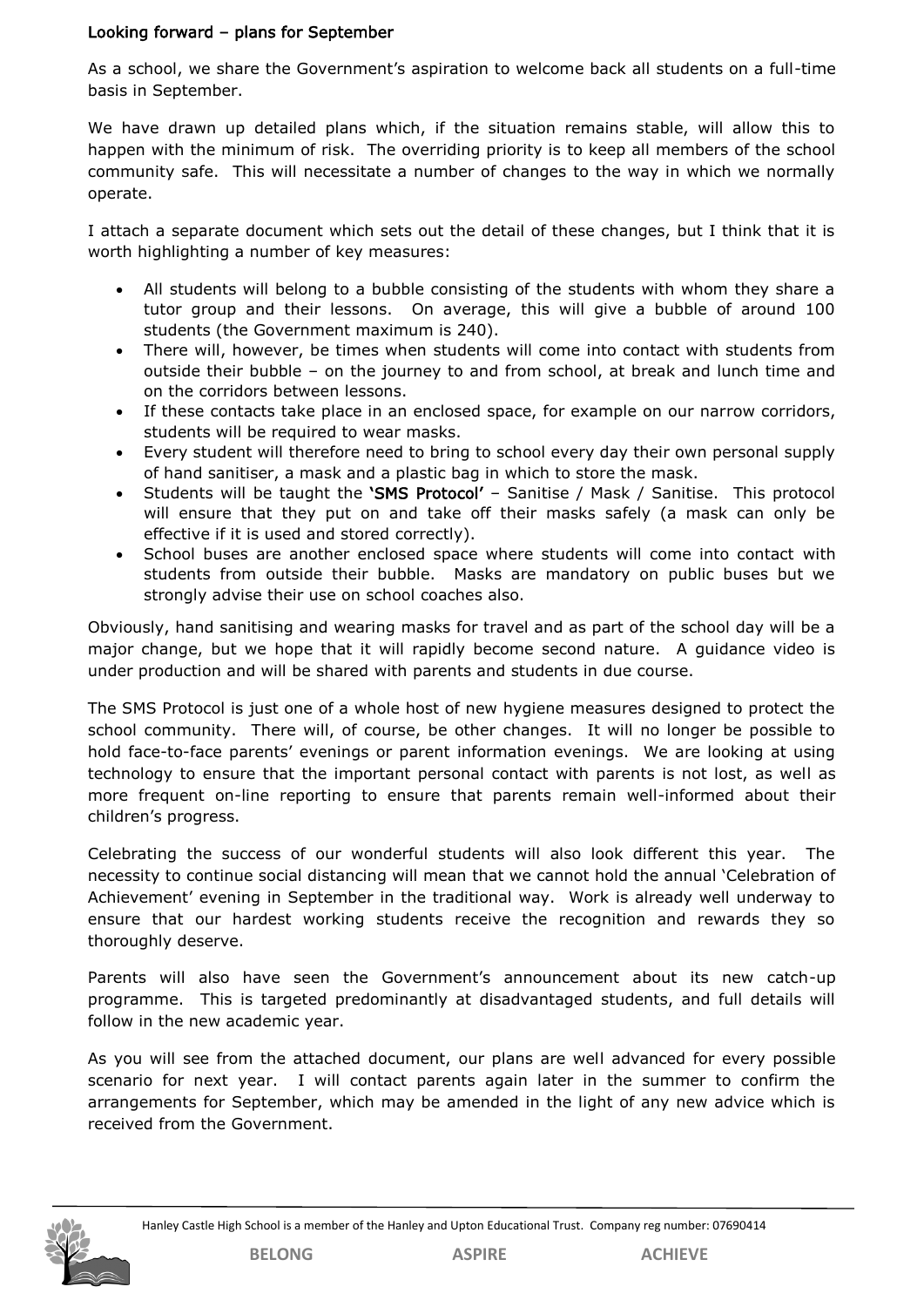I have been a headteacher for over fourteen years, and headteacher of Hanley Castle High School for over ten years. Nothing in my career had prepared me for the challenge of the Coronavirus pandemic. This has been a time of great challenge and uncertainty, and far too many families have faced enormous sadness and loss. We must not underestimate the impact that this situation has had on both children and adults. This uncertainty is continuing, but as every week goes by we learn more and become better prepared for whatever the future will bring.

I do hope that you and your families are able to find some peace and rest this summer. My staff and I will look forward very much to welcoming students back to school on Friday 4<sup>th</sup> September, with our new Year 7 and Year 12 cohorts joining us a day earlier on Thursday 3rd September for induction.

Yours sincerely

Lindsey Cooke Headteacher

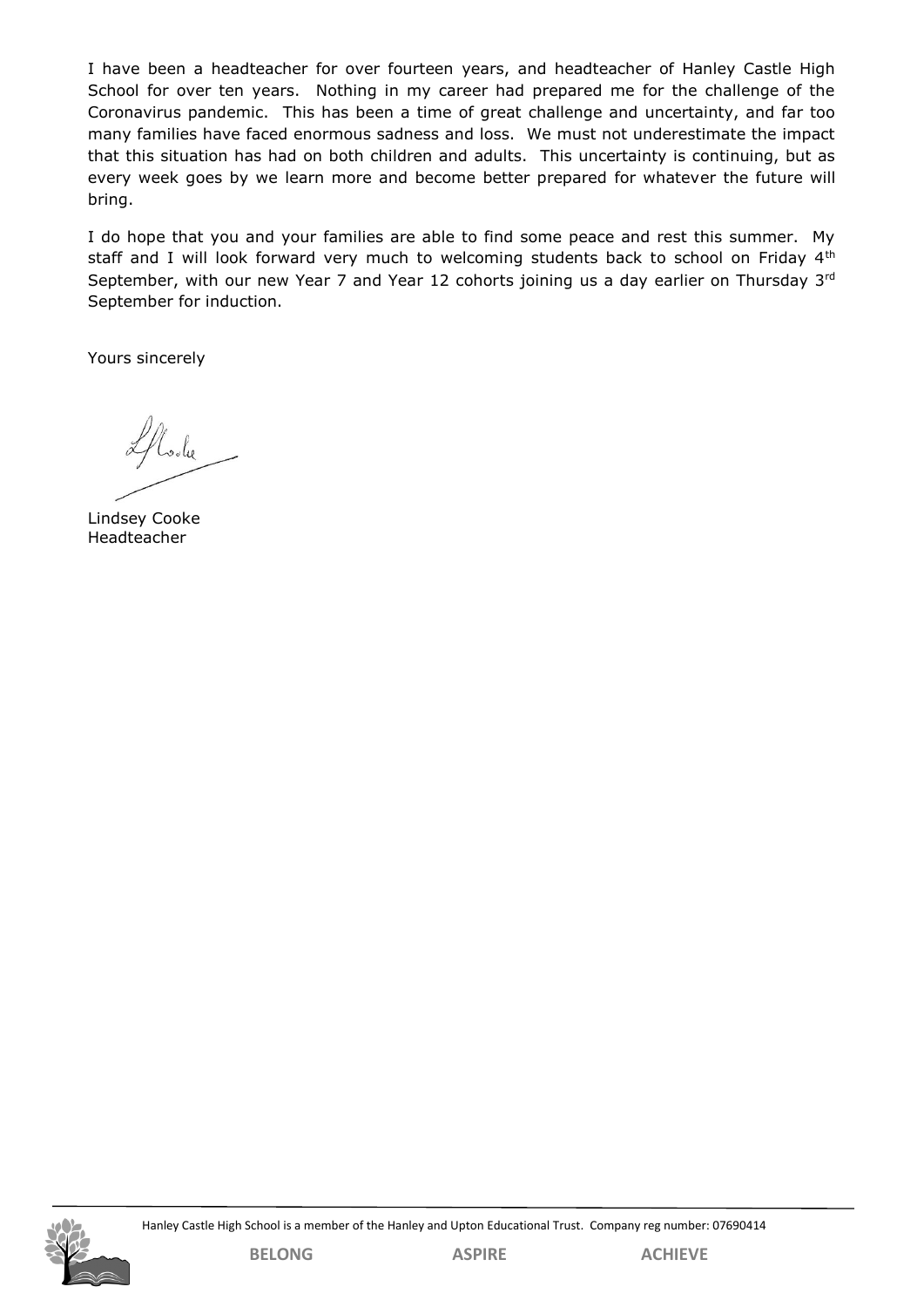# Hanley Castle High School - Operational Plan for September 2020 Essential information for parents and students

# Overarching principles

- Students (and staff) who are ill must stay at home
- Robust hand and respiratory hygiene are essential
- Enhanced cleaning arrangements have been implemented
- Contact between individuals must be minimised and social distancing maintained
- There will be active engagement with NHS Test and Trace
- Students who have previously shielded will be expected to attend school from 2 September, subject to a continued decline in community transmission rates

# Uniform

- It is more important than ever that uniform is worn and that it is different from home clothes
- Any non-uniform items (e.g. hoodies) will be confiscated and placed in a plastic bag for collection by the student at the end of the day
- Uniforms can be cleaned as often as usual using normal methods
- Students who have PE should wear PE kit on that day (no PE before Monday  $7<sup>th</sup>$ September)

# Equipment – including additional mandatory items which every student must bring to school

- Hand sanitiser free top-ups will be available in school
- A face mask to be worn in all enclosed spaces apart from classrooms (e.g. on corridors)
- It must be purpose-made / removable / washable or disposable no scarves / biker masks / novelty masks / inappropriate masks etc.
- A plastic bag in which to store the face mask
- Parents may wish to buy a selection of masks for students to test for comfort over the summer
- Training will be given on safe use and removal of masks (see SMS protocol below)
- If masks are washable this must be done daily
- Students should only bring in essentials e.g. lunch boxes / coats / books / stationery
- Mobile phones and head phones must not be used and will be confiscated if seen
- If students do bring a mobile into school it must be switched off and stored in the student's bag

# **Transport**

- Children should walk or cycle where possible
- Car drop off new one-way system on the school field accessed via Church End
- Face masks mandatory on public buses / highly recommended on school coaches
- Hand sanitiser on entry / exit of bus
- Students proceed directly to registration rooms on entry to school site
- If bus arrives late students must go straight to registration or timetabled lesson not Key Stage.
- Individuals arriving late should sign in in Key Stage as usual

#### Behaviour

- All students and parents must agree to comply with all school rules, including the Covid Code of Conduct – a child's attendance in school is dependent on this
- This includes the mandatory wearing of masks in school buildings until instructed to remove them by a member of staff
- No student who endangers themselves or others will remain in school
- Punctuality is particularly important

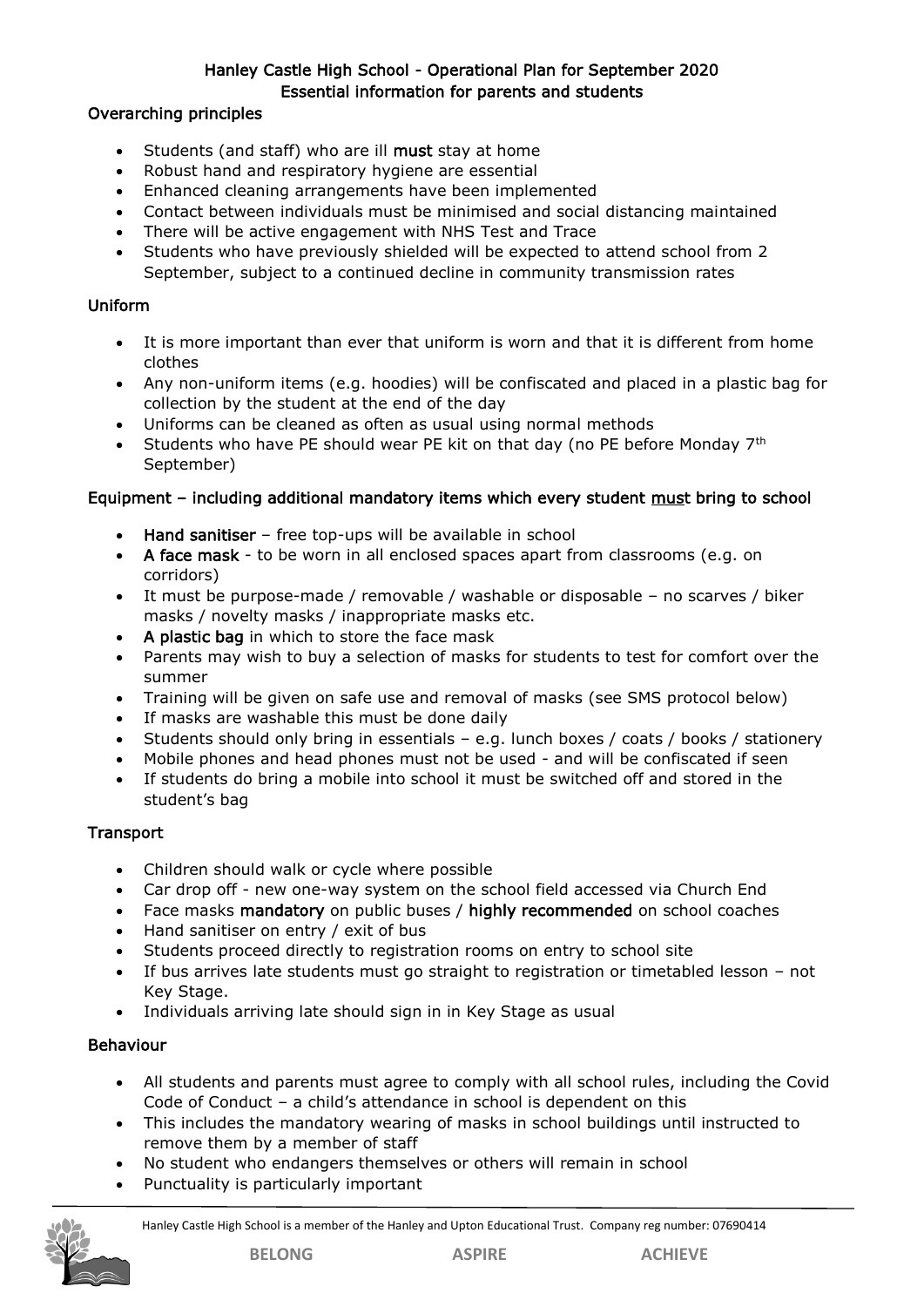# Amended day

|                | Tutor period / DSB 8.45 - 9.15 (tutors will welcome students to classroom from 8.30 am) |
|----------------|-----------------------------------------------------------------------------------------|
| Lesson 1       | $9.15 - 10.15$                                                                          |
| Lesson 2       | $10.15 - 11.15$                                                                         |
| Break A        | $11.15 - 11.45$                                                                         |
| Lesson 3       | $11.45 - 12.45$                                                                         |
| Lesson 4       | $12.45 - 1.45$                                                                          |
| <b>Break B</b> | $1.45 - 2.15$                                                                           |
| Period 5       | $2.15 - 3.15$                                                                           |

# Arrangements for Thursday 3<sup>rd</sup> September - Year 7 and 12 Induction Day

- Year 7 tutors will meet students on school field as they arrive
- Year 12 students should go straight to tutor rooms
- External Year 12 students will be met by buddies at front of sixth form centre
- All students must wear masks in school buildings until instructed to remove them following the SMS Protocol (see below)
- No practical PE

# Arrangements for Friday 4<sup>th</sup> September

- All pupils proceed straight to tutor rooms to be received by tutors
- All students must wear masks in school buildings until instructed to remove them following the SMS Protocol (see below)
- No practical PE (will be in uniform and unable to change)

# Grouping / movement

- Each student will belong to a 'bubble' which comprises the other students in their tutor group, in the classes in which they are taught (and with whom they come into contact with in Aspire)
- This produces a bubble for each child which is smaller than a year group (and much smaller than the 240-pupil maximum in Government guidelines), but acknowledges that secondary students will be in bubbles larger than those for primary pupils if they are to access a full range of subjects
- Students move between lessons as normal, but must wear masks when inside buildings
- Masks will not be worn in lessons when students enter classrooms and are seated they will be invited to follow the SMS Protocol to safely remove their masks
- Students must never stop, wait or queue on corridors they should either enter their teaching room or leave a building directly
- Students must comply with entry or exit arrangements to buildings, including one-way systems

# School textbooks / equipment

• Students must sanitise their hands before and after touching textbooks, library books and any school equipment or materials

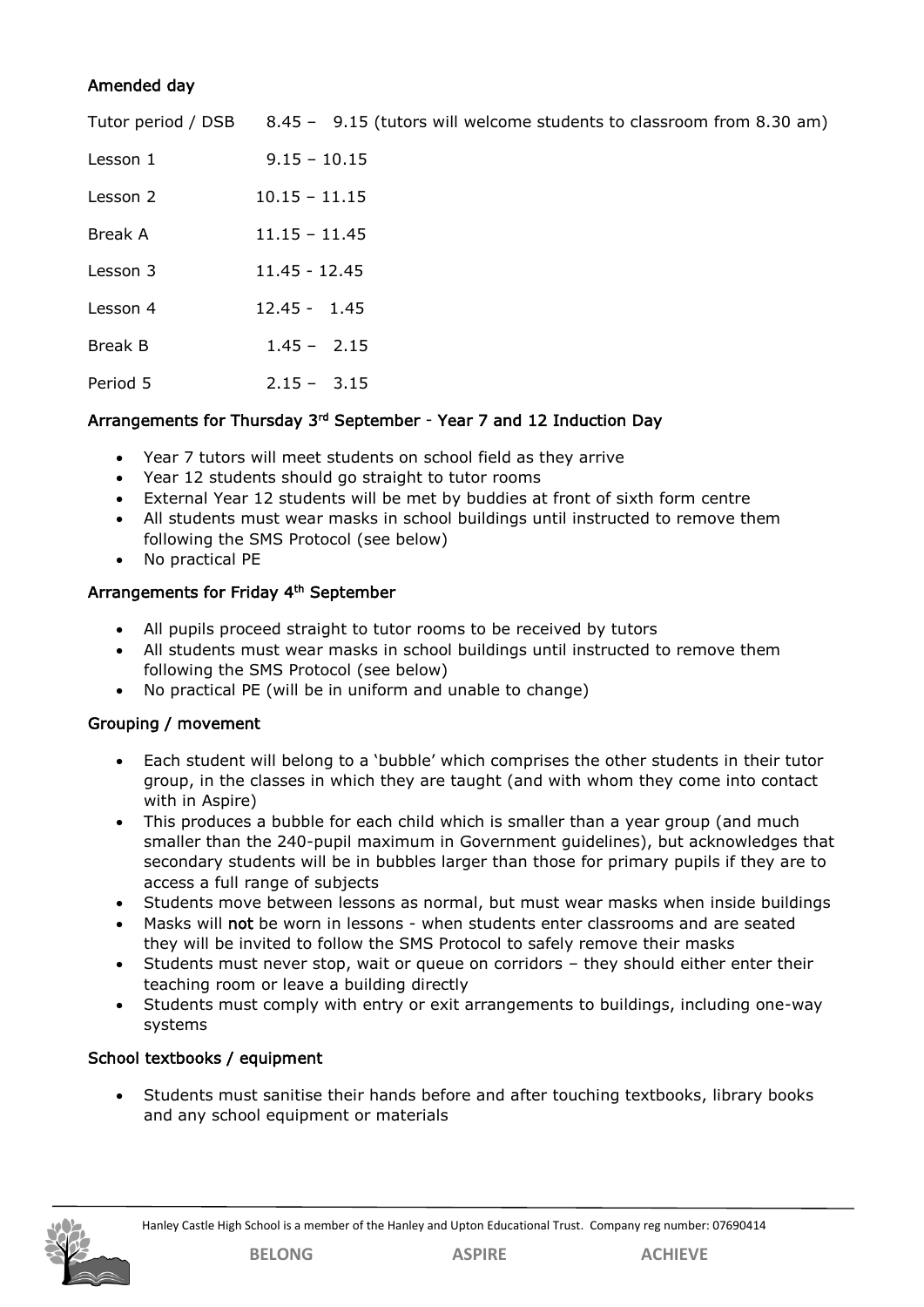# Breaks

- There will be two half hour breaks during the day (rather than a shorter break and longer lunchtime as previously)
- Year groups will be allocated outside zones for their use during breaks they must not mix with other year groups
- Masks will not be required during breaks
- Initially no ball games allowed (to maximise space / minimise contact)
- There will be food outlets in each zone
- However, only cold food will be available so students may wish to bring a packed lunch
- Those students entitled to free school meals will be supplied with a packed lunch
- Students must bring their own water our water fountains will be closed off for hygiene reasons
- In very poor weather students will be supervised in classrooms
- Students will be allowed out of lessons, one at a time, to use the toilets to reduce queuing during breaks

# PE

- On days when students have PE they must wear their PE kit to school and for the whole of that day
- Girls must wear leggings under their skorts and the school PE hoodie over their PE tops
- Boys must wear their school rugby tops over PE tops
- Both boys and girls must bring a waterproof top

# Other essential information

- The library will no longer be available either before or after school
- There will be no face-to-face parents' evenings, information evenings, extra-curricular activities, sports fixtures, non-essential trips and visits for the time being
- Contact with parents will be organised remotely wherever possible

# Student illness / injury protocol

- No Sick Bay provision will be available
- Students must not come into school if they are unwell, if they have Coronavirus symptoms or have tested positive in the last 7 days
- Coronavirus symptoms include a new continuous cough, a high temperature, a loss of taste or smell
- If a student becomes unwell in any way parents will be required to remove them from school immediately
- If a student develops Coronavirus symptoms they must self-isolate for at least 7 days and arrange to have a test
- Other members of the household should self-isolate for 14 days